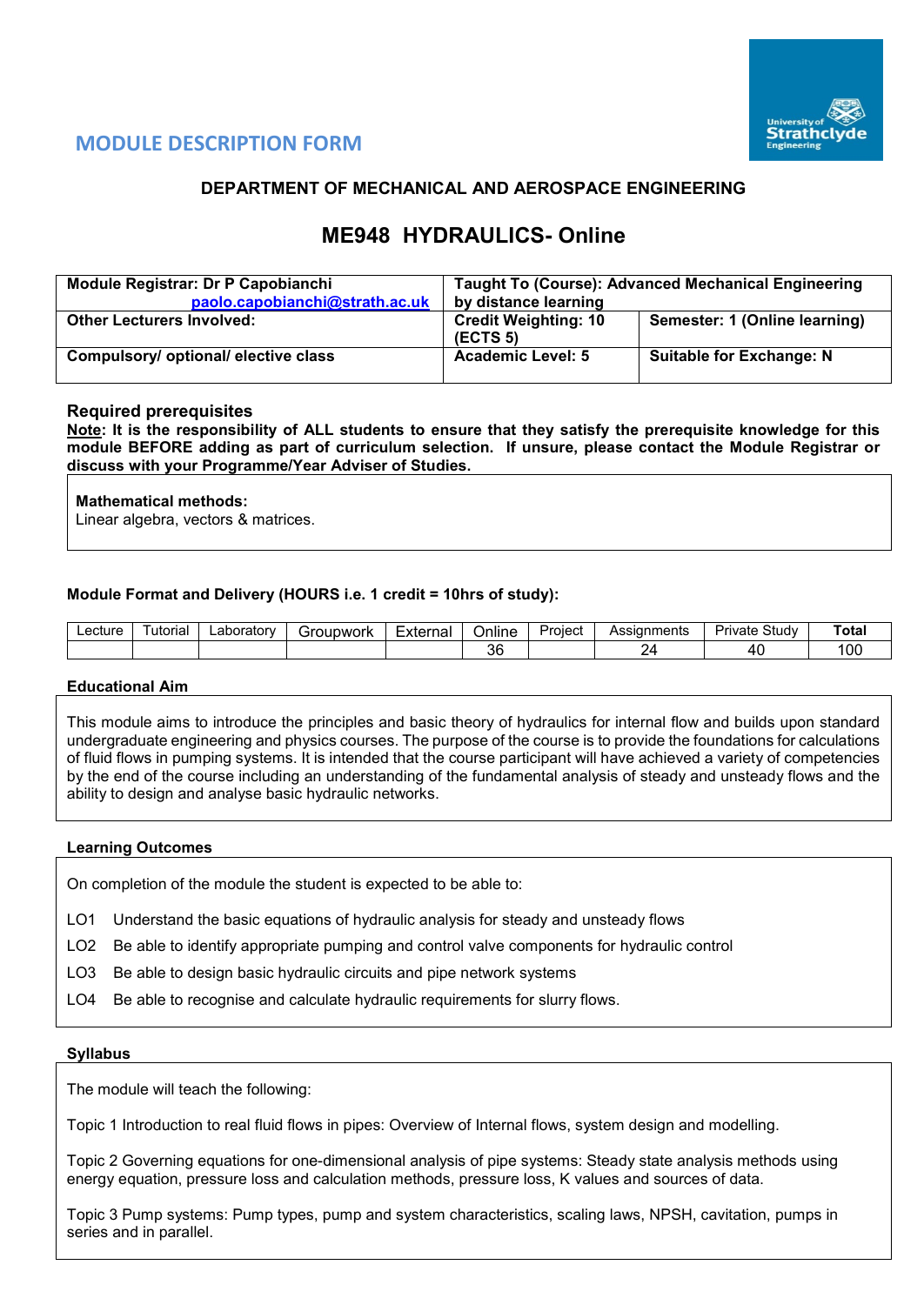Topic 4 Pipe networks: Network analysis

Topic 5 Unsteady Flow analysis: Tank filling and drainage, Introduction to water hammer

Topic 6 Hydraulic components: Valve types, valve characteristics, Flow control valves, pressure control

Topic 7 Software Design of hydraulic networks: Introduction to software analysis of pipe systems

Topic 8 Introduction to slurry flows in pipe systems: flow patterns, particle settling, pressure drop, pumping of slurries

### **Assessment of Learning Outcomes**

#### **Criteria**

For each of the Module Learning Outcomes the following criteria will be used to make judgements on student learning:

 $LO1$ 

C1 Have a sound understanding of the fundamentals of hydraulic analysis

LO2 and LO3

C1 be able to identify the appropriate pumping and control valves for controlling a specified hydraulic circuit

LO4

C1 be able to model and analyse a simple hydraulic circuit by hand and a more complex network using a commercial 1D hydraulic network analysis tool such as FlowMaster

LO5

C1 the ability to recognise the issues relating to hydraulic analysis of slurry based flows.

The standards set for each criterion per Module Learning Outcome to achieve a pass grade are indicated on the assessment sheet for all assessment.

#### **Principles of Assessment and Feedback**

*(within Assessment and Feedback Policy at: <https://www.strath.ac.uk/professionalservices/staff/policies/academic/> )*

Assessment will be by on-line class tests to assess LO1 to LO5. Regular feedback and discussion will be available in online tutorial sessions using MyPlace online discussion forum. Feedback from the quizzes will enable students to reflect on their understanding of the subject material. Individual feedback will be available by appointment with the course lecturers.

Discussion of the course material between teacher-student and also amongst peers will be encouraged in discussion forums. Students will also be encouraged to discuss progress with their peers to improve learning. Summative feedback:

The summative feedback will be provided by the assessment results of the on line class test

Formative feedback: Tutorial sessions will provide opportunities for students to discuss their work and course material with members of staff. Students are expected to prepare accordingly for the tutorial sessions. Formative feedback may also be given during personal appointments with the course lecturers.

## **Assessment Method(s) Including Percentage Breakdown and Duration of Exams** *(individual weightings)*

|               |          | <b>Examination</b> |            |        | Coursework |        | <b>Practical</b> | <b>Project</b> |           |  |
|---------------|----------|--------------------|------------|--------|------------|--------|------------------|----------------|-----------|--|
| <b>Number</b> | Month(s) | Duration           | Weiahtina  | Number | Weighting  | Number | Weiahtina        | Number         | Weighting |  |
|               |          | 1hr                | 100%       |        |            |        |                  |                |           |  |
| (online)      |          |                    | (10% each) |        |            |        |                  |                |           |  |
| ∟O1<br>$-LO5$ |          |                    |            |        |            |        |                  |                |           |  |

*\* L/Os: Indicate which Learning Outcomes (L01, L02, etc) are to be assessed by exam/coursework/practical/project as required.*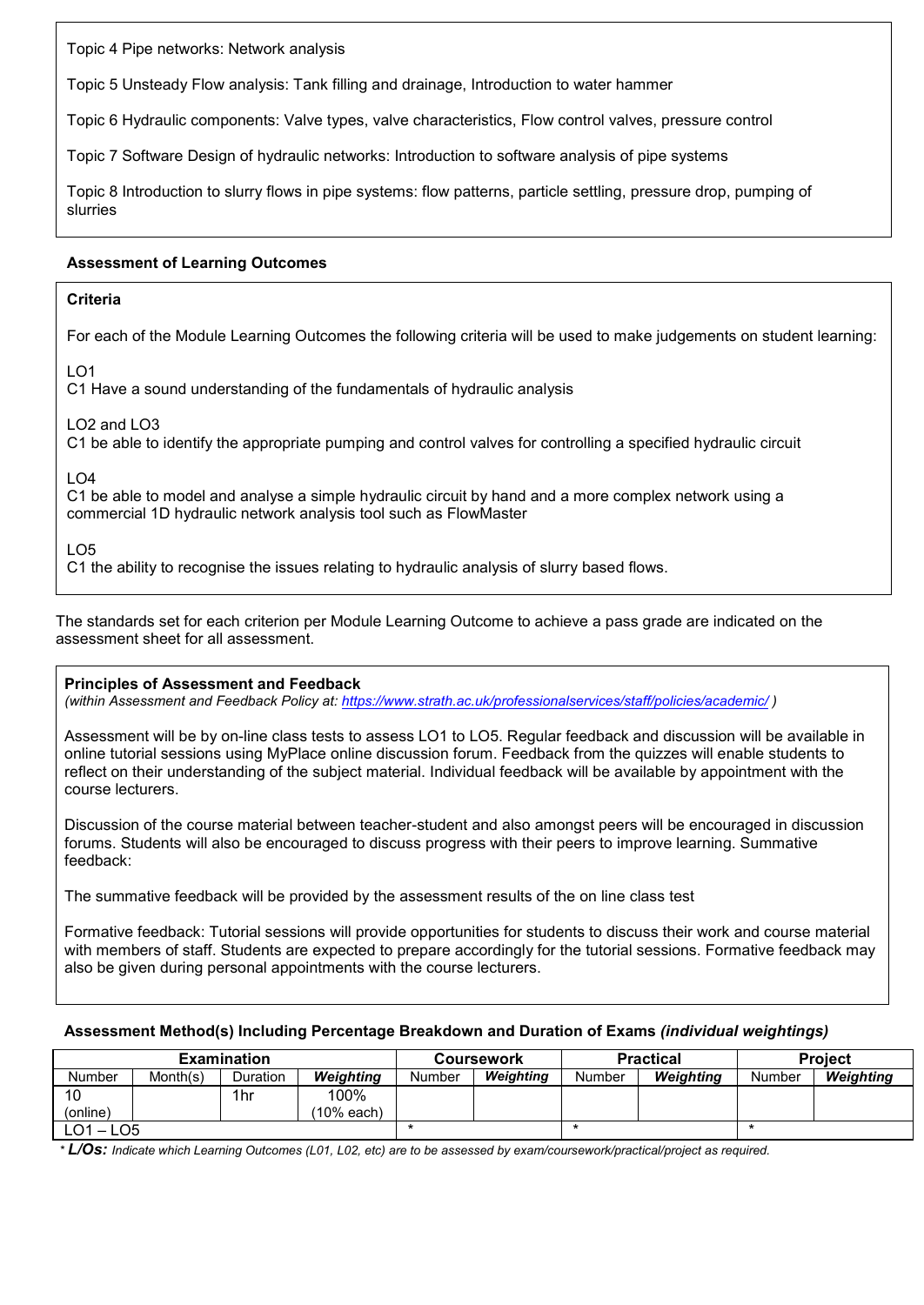**Coursework / Submission deadlines (***academic weeks***):** End of semester 1 diet of examinations

#### **Resit Assessment Procedures:**

Completion of new on-line ^^examinations prior to the end of the August exam diet.

**^^Students must contact the module Registrar for full details as soon as results confirm that they are required to resit this class.**

#### **Recommended Reading**

**\*\*\*Purchase recommended \*\*Highly recommended reading \*For reference** 

\*\*\* Fluid Mechanics, Munsen and Okiishi, Wiley 978-1-118-31867-6

\*\* Internal Flow Systems, D S Miller, Miller Innovations; 2nd Revised edition (1 April 2009) 978- 0956200204

\* Engineering Fluid Mechanics, H. Yamaguchi ISBN: 978-1-4020-6741-9 (Print) 978-1-4020-6742-6 (Available online through SU library)

\* Fluid Mechanics with Problems and Solutions, and an Aerodynamic Laboratory, Prof. Dr. Egon Krause ISBN: 978-3-540-22981-0 (Print) 978-3-540-27223-6 (Available online through SU library)

#### **Additional Student Feedback**

*(Please specify details of when additional feedback will be provided)*

| $\overline{\phantom{0}}$<br>ገሓተረ<br>ale | ıme | Nc<br>.nn                                        |
|-----------------------------------------|-----|--------------------------------------------------|
|                                         |     | $n$ heck<br>for details<br>timetable<br>webpages |

Session: 2021/22

#### **Approved:**

| <b>Course Director Signature: E Henderson</b> |  |
|-----------------------------------------------|--|
| Date of Last Modifications: 20/08/2021        |  |

(Updated July 2021-MAE)